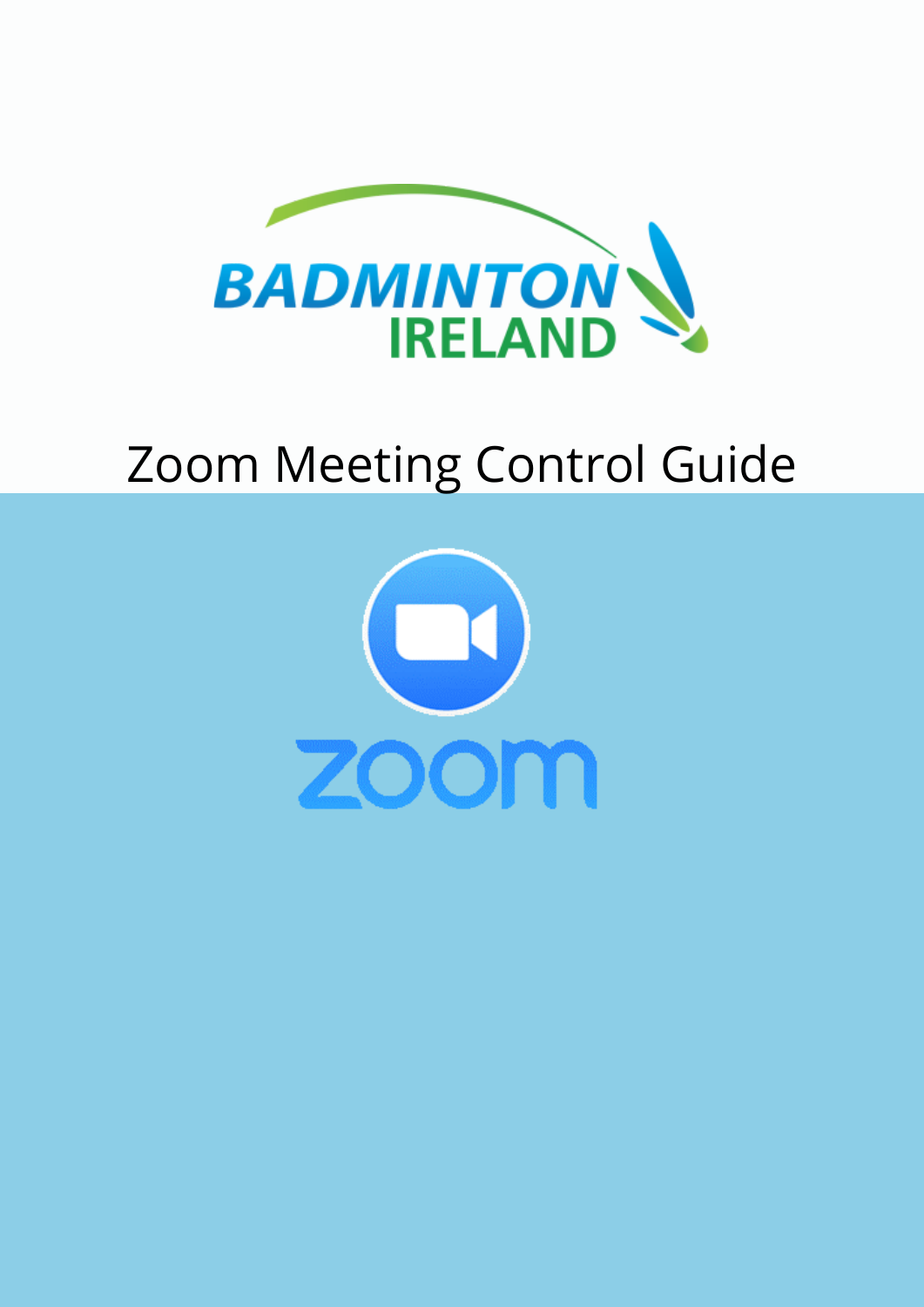#### **Joining The Zoom Meeting**



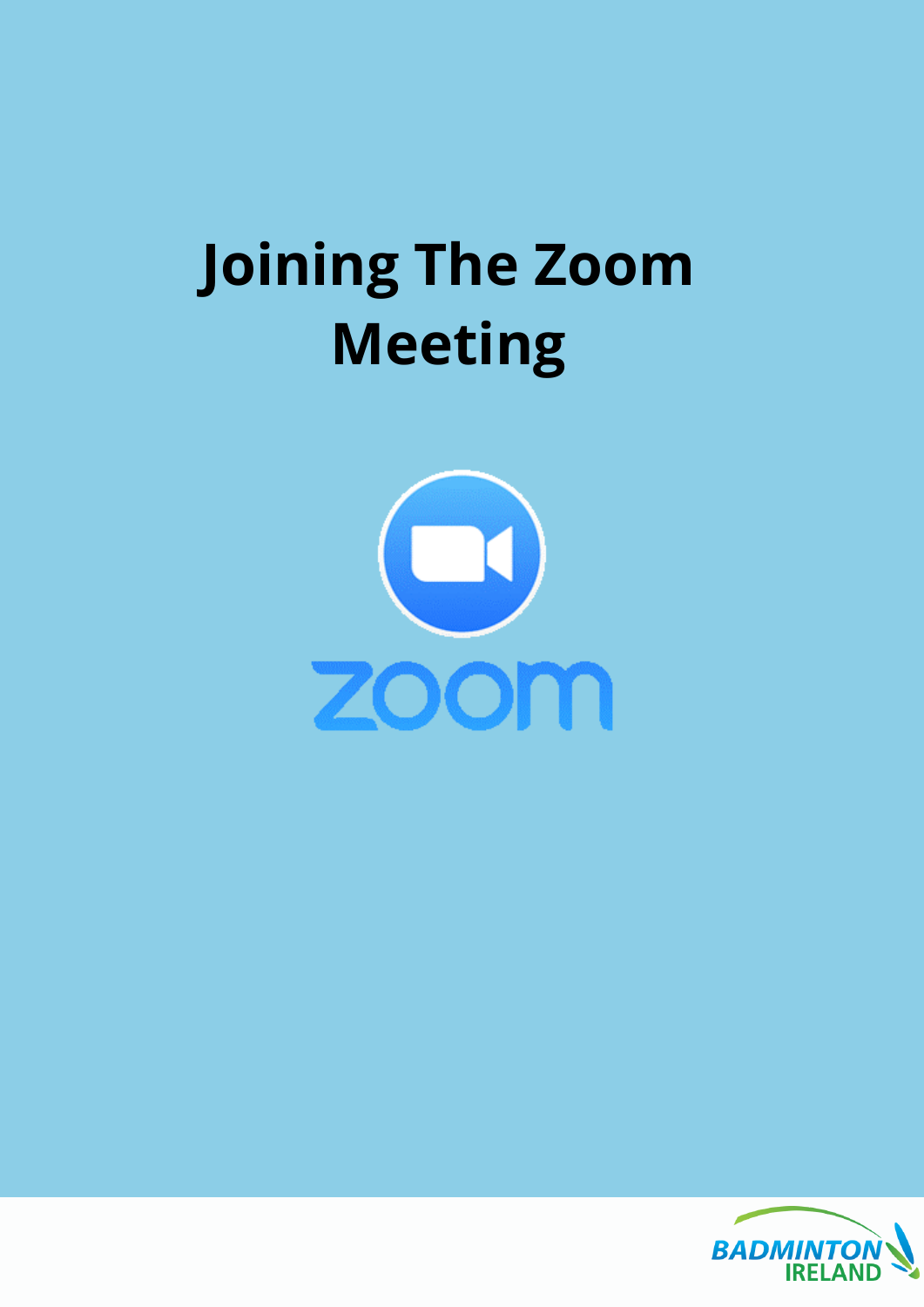## **Joining via link you received by email**

Click the join link in your email or calendar invitation.



#### Depending on your default web browser, you may be prompted to open Zoom.



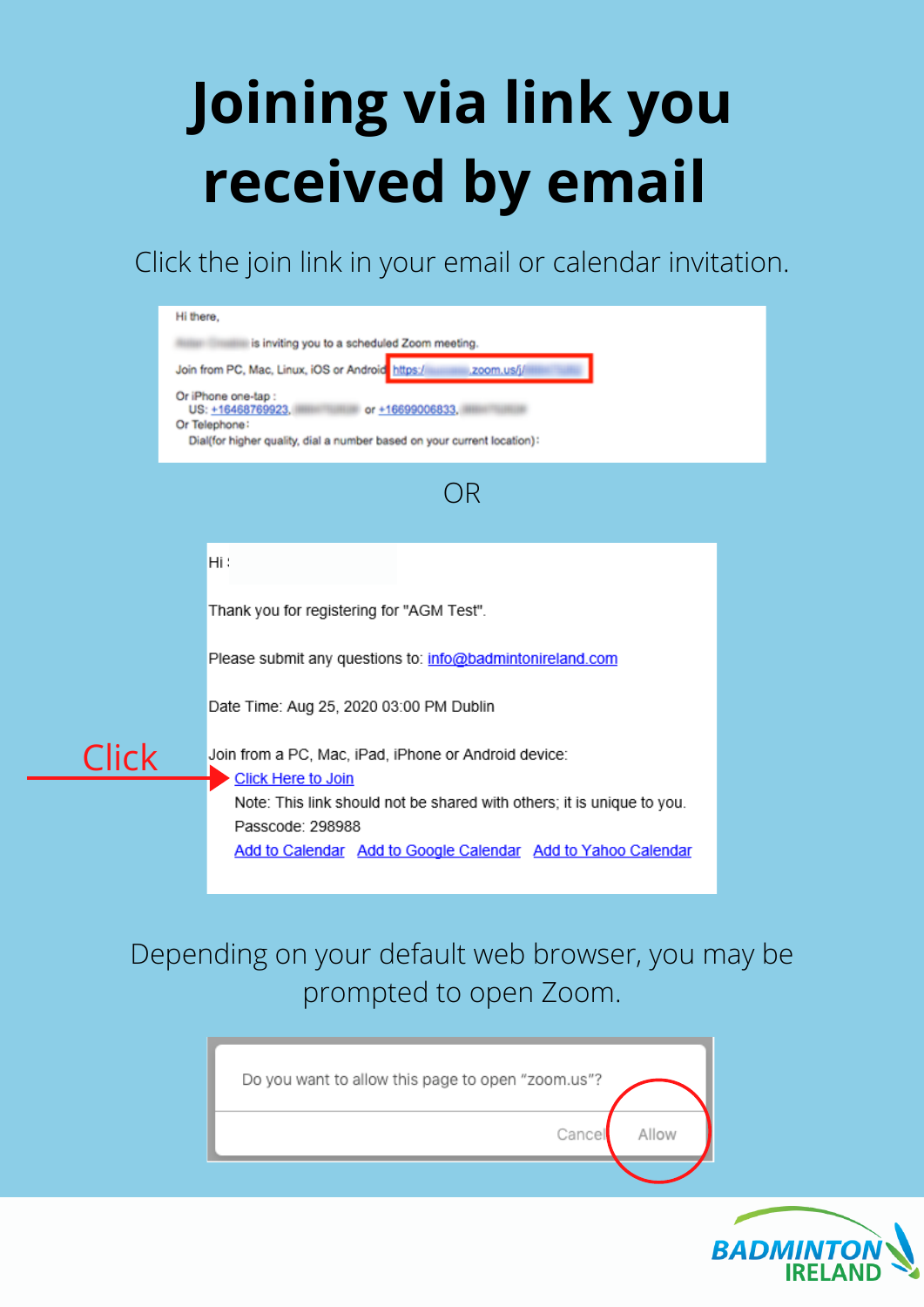# **Joining via Zoom App**

Open the Zoom desktop client. 1.

Join a meeting using one of these methods: 2.

Click Join a Meeting if you want to join without signing in.



Sign in to Zoom then click Join.





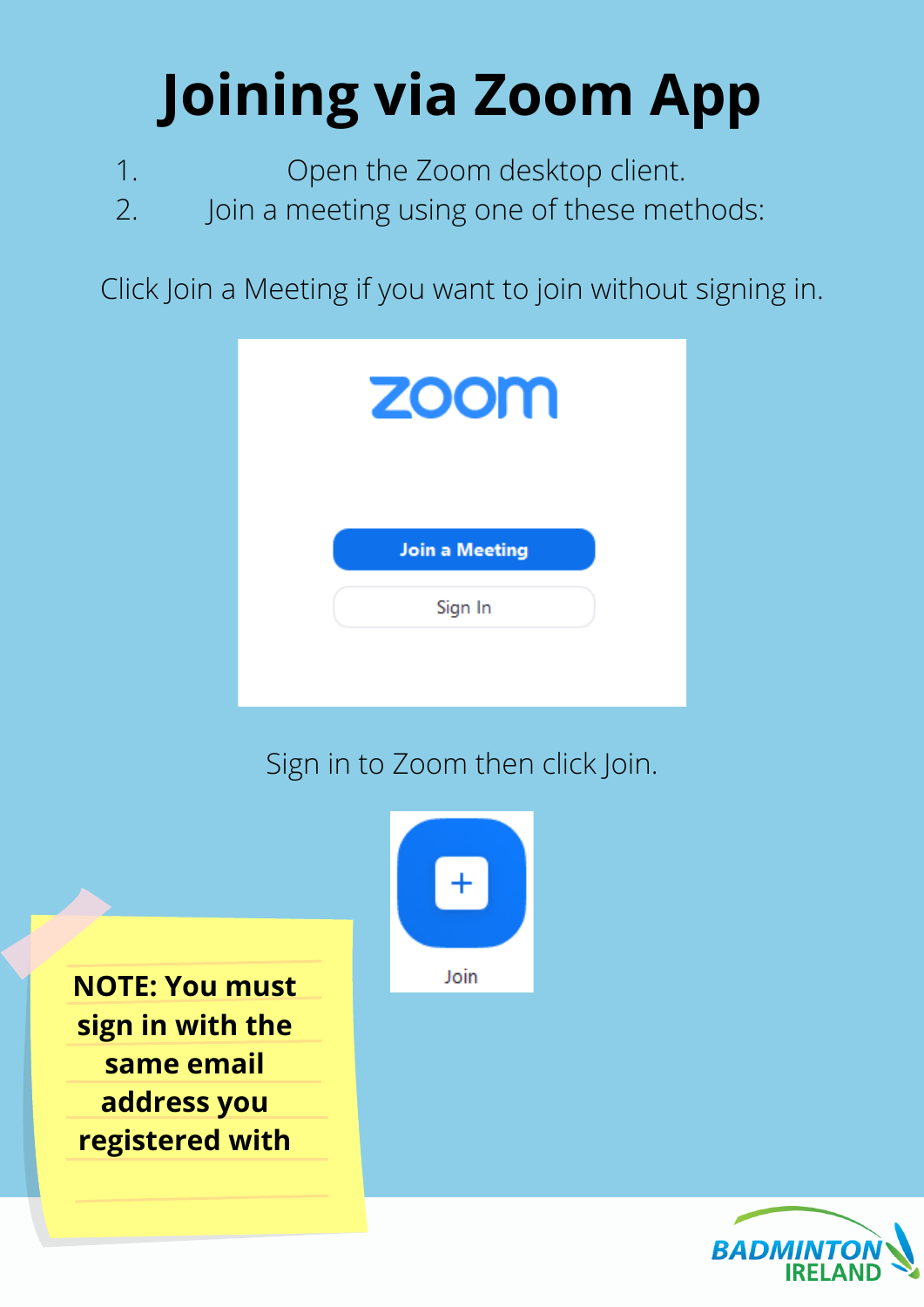3. Enter the meeting ID number and your display name. If you're signed in, change your name if you don't want your default name to appear. If you're not signed in, enter a display name.

| <b>Join a Meeting</b>            |                |  |
|----------------------------------|----------------|--|
| Meeting ID or Personal Link Name |                |  |
| <b>Grant MacLaren</b>            |                |  |
| Do not connect to audio          |                |  |
| Turn off my video                |                |  |
|                                  | Join<br>Cancel |  |

4. Select if you would like to connect audio and/or video and click Join.



| Join a Meeting                                                 |
|----------------------------------------------------------------|
| Meeting ID or Personal Link Name                               |
| <b>Grant MacLaren</b>                                          |
| Do not connect to audio<br>Turn off my video<br>Join<br>Cancel |
|                                                                |

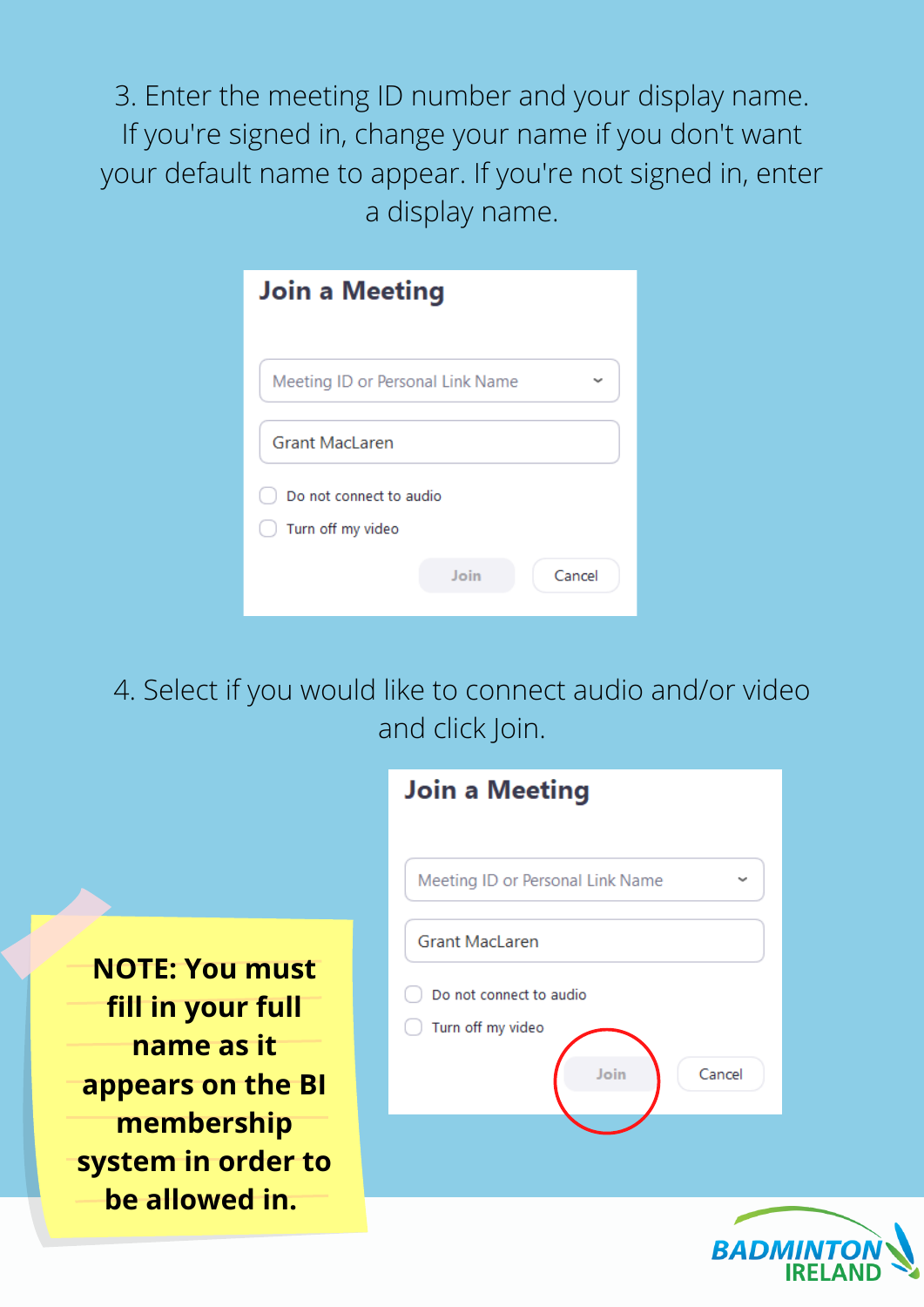## **Chat Feature during webinar**

#### **Attendees**

As an attendee in the webinar, you can chat with other attendees, panelists (including the host), depending on what chat permissions the webinar host has allowed. Read about all attendee controls.

In your controls at the bottom window, click or tap Chat . 1.



2. When you click on chat, the chat window will appear. It will be on the right if you are not in full screen. If you are in full screen, it will appear in a window that you can move around your screen.

- 3. Type your message and press Enter to send it.
- You can also select who you would like to send the message to by clicking on the drop down next to To.
- When you receive a chat message, you will receive  $\circ$ a notification at the bottom of your screen if you do not currently have the chat window open.
- If the host has disabled Attendee chat, you will still  $\bigcirc$ be able to view messages sent by the host and other panelists to attendees.

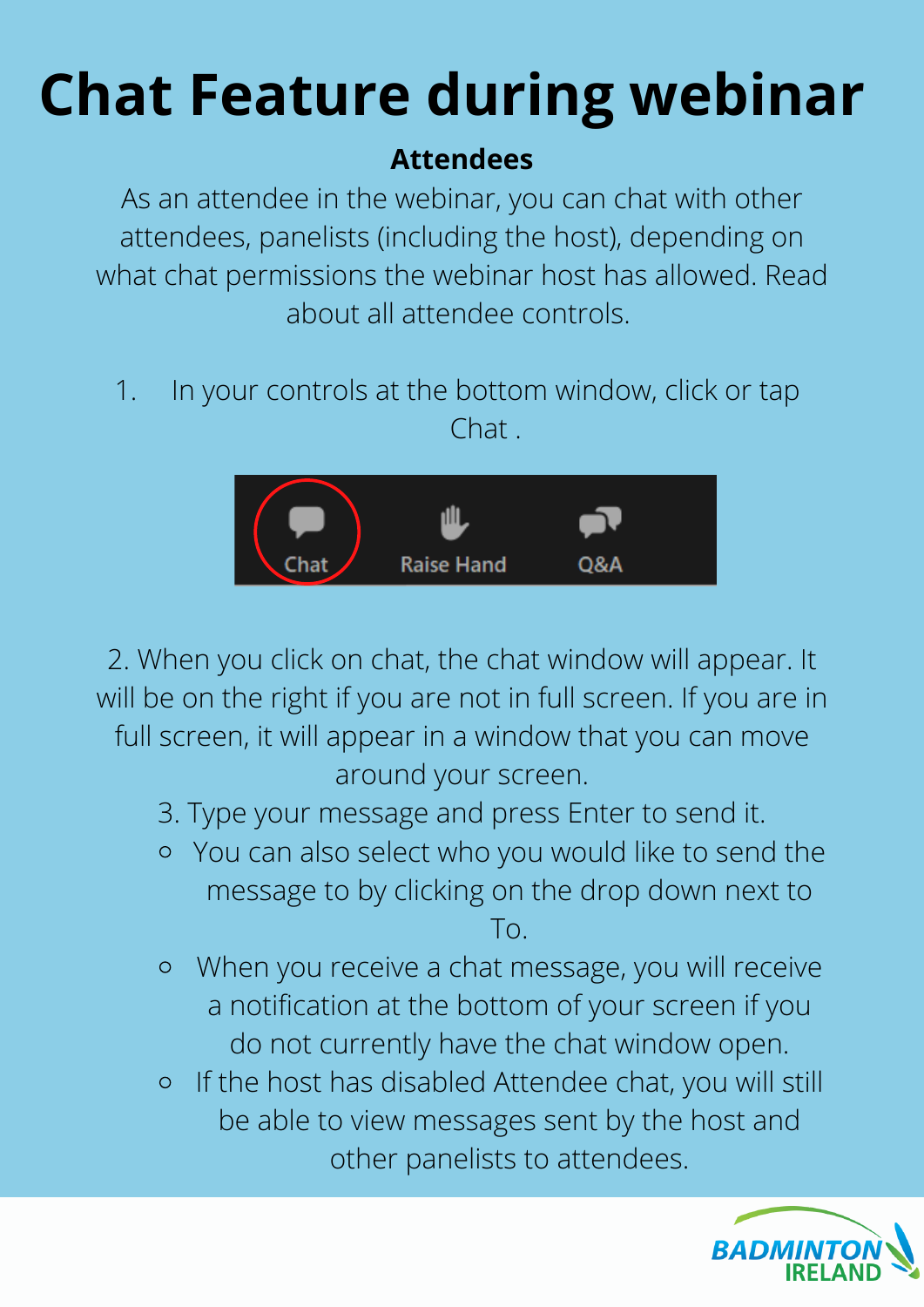3. Type your message and press Enter to send it. You can also select who you would like to send the message to by clicking on the drop down next to To. When you receive a chat message, you will receive a notification at the bottom of your screen if you do not currently have the chat window open.

If the host has disabled Attendee chat, you will still be able to view messages sent by the host and other panelists.



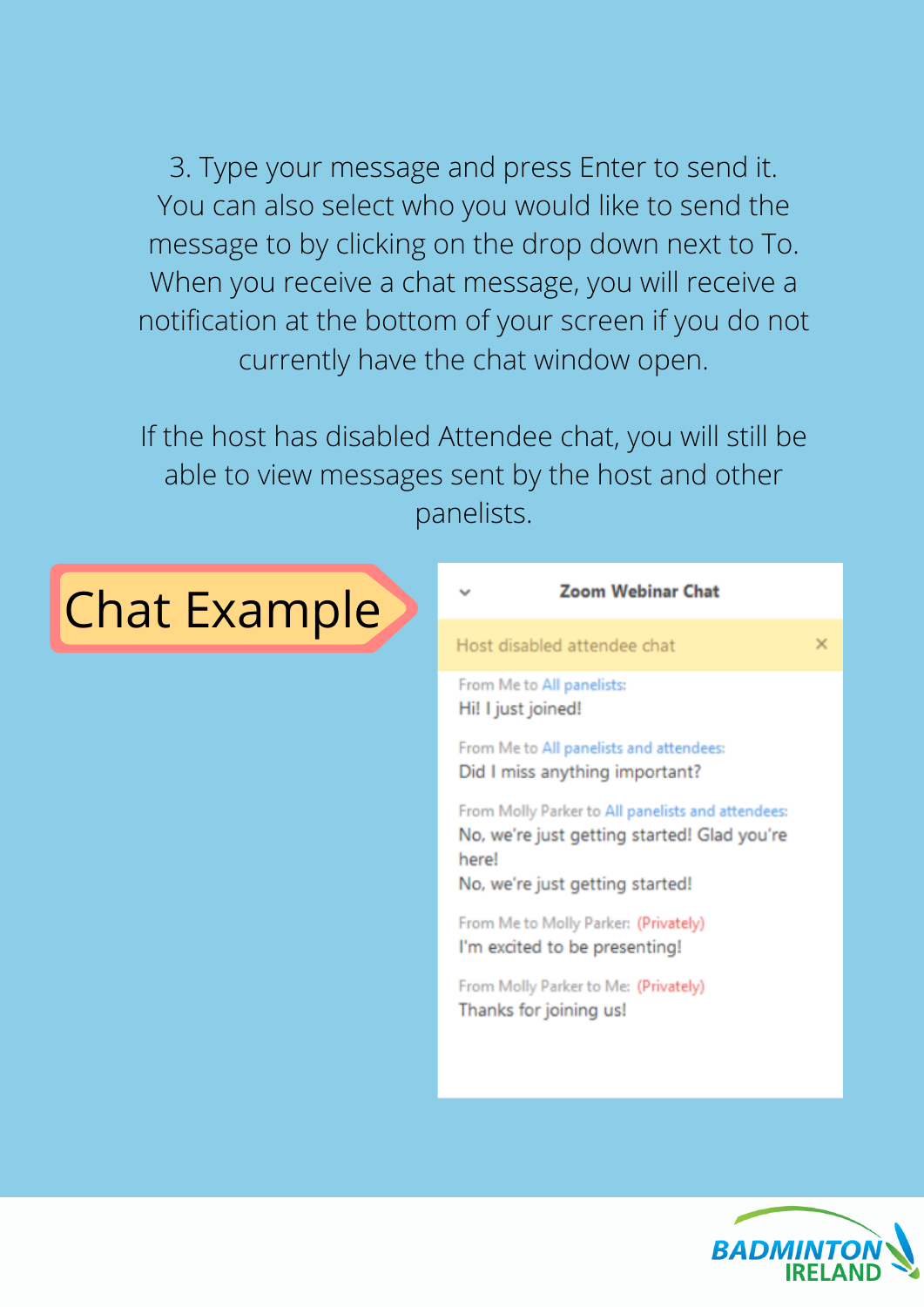### **Raising Hand during webinar**

The raise hand feature in webinar allows attendees to raise their hand to indicate that they need something from the host or panelists.

#### **NOTE: This feature will be used for voting members to vote in favour or against a motion**

Click Raise Hand in the Webinar Controls.



The host will be notified that you've raised your hand. If the host allows you to talk, you may be prompted to unmute yourself. While unmuted, your profile picture and name is displayed to the host and panelists. Only your name is displayed to other attendees. Click Lower Hand to lower it if needed. This will not mute yourself if you are unmuted.

Note:

Windows: You can also use the Alt+Y keyboard shortcut to raise or lower your hand. Mac: You can also use the Option+Y keyboard shortcut to raise or lower your hand.